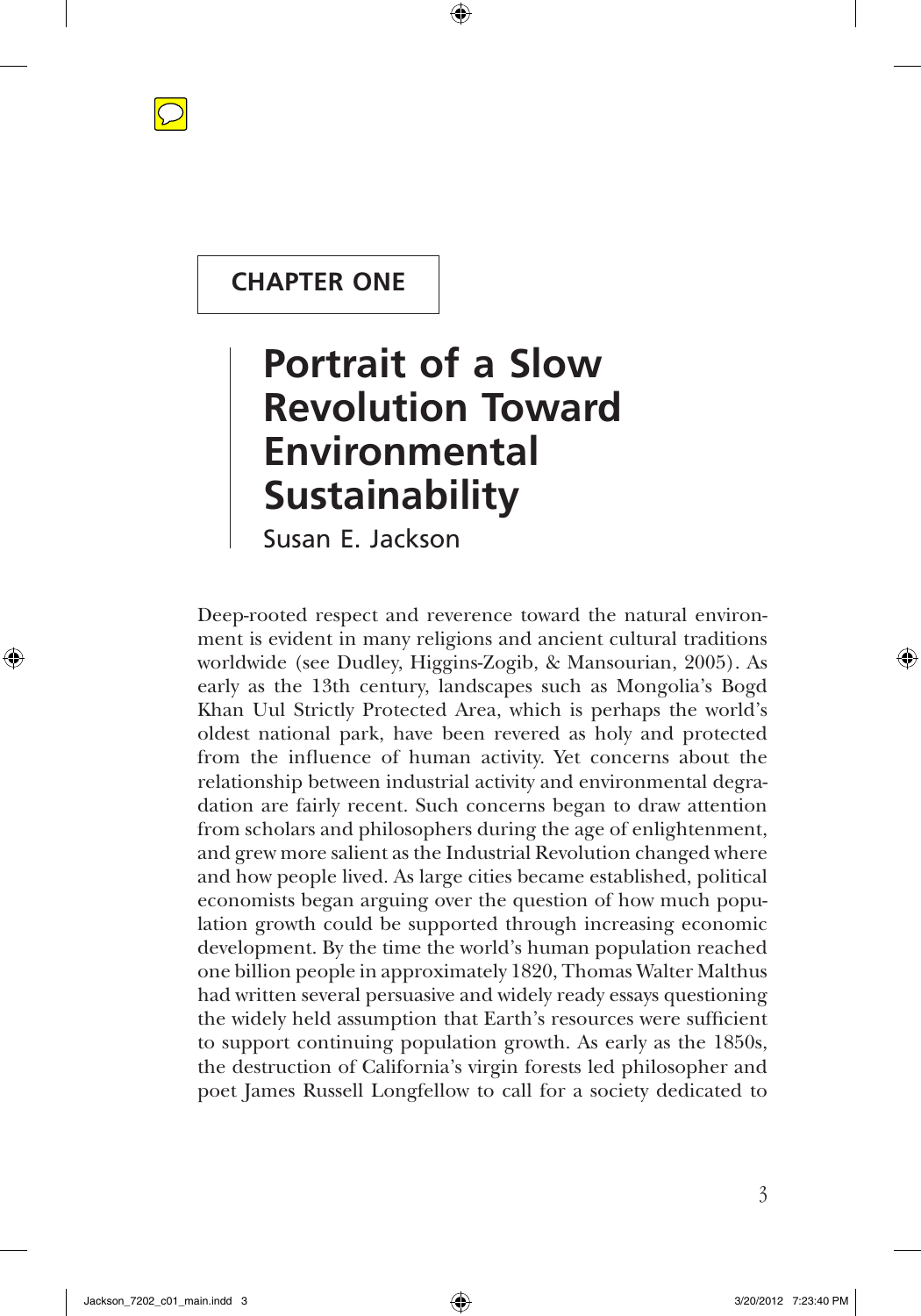protecting trees. Also during this era, Henry David Thoreau experimented with living in near isolation in rural surroundings near Walden Pond and wrote passionately about the dehumanizing influence of industrialization and the spiritual value of living close to nature.

⊕

By the end of the 19th century, far-sighted politicians began taking actions to safeguard pristine landscapes. In 1864, the U.S. federal government granted the State of California permission to create a small park as a means of protecting old-growth trees in the Yosemite Valley. A few years later, in 1872, President Ulysses S. Grant signed the Yellowstone Act, creating America's first national park. Since then, more than eighty million acres of natural landscapes and historic sites in the United States have been partially protected from commercial development.

Despite the success of early efforts at environmental preservation and conservation, however, the environmental rights and responsibilities of the governmental institutions and business organizations continue to be disputed. At the heart of such disputes are disagreements over issues such as how to balance the costs and benefits of industrial development, the value of preserving biodiversity, and beliefs about the best means of managing wilderness areas.

Throughout the 20th century, public concern over environmental issues waxed and waned, as other economic and political issues with more obvious and immediate consequences vied successfully for the public's attention. Two world wars and the Great Depression commanded public attention for the first half of the 20th century. Then, shortly after World War II ended, environmental disasters around the world reawakened concerns about the effects of industrialization on our environment. Each of these disasters made people more aware of harmful pollutants that befouled the air they were breathing and the water they were drinking.

# **Problems of Pollution**

### Air Pollution

↔

Donora, Pennsylvania, is a small town near Pittsburgh. In 1948, an unusual air inversion trapped polluted air from nearby steel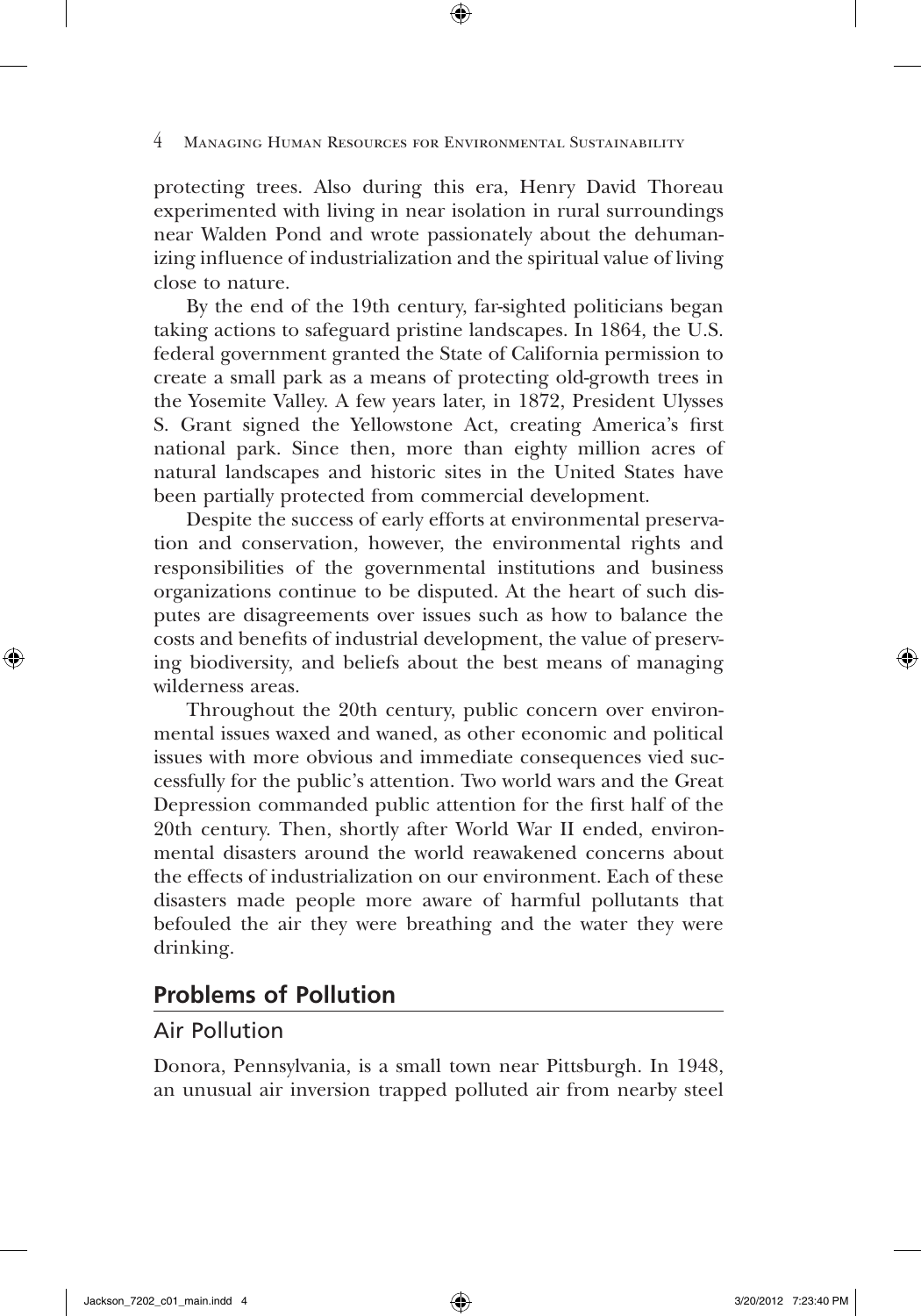mills and held it over the town for five days. Among the pollutants emitted during the steel production process were poisonous gases, including sulfuric acid, nitrogen dioxide, and fluorine. In this small town of fourteen thousand people, six thousand became ill, and twenty deaths were attributed to the smog that blanketed the town.

A few years later, in 1952, London was submerged in lethal smog that darkened the city for five days. An unusual weather pattern caused high concentrations of coal dust and tar particles from home and industrial energy use to become trapped in the city's air. In one week, an estimated three to four thousand people died from respiratory infections and asphyxiation caused by inhaling the pollutants. As a result of London's tragedy, Parliament enacted Britain's Clean Air Act in 1956. The United States moved more slowly. In 1963, Congress passed legislation to study air pollution. In 1970, they passed the Clean Air Act that governs industrial pollution today and established the Environmental Protection Agency (EPA) to administer that law.

# Water Pollution

⊕

By the 1970s, other environmental disasters had heightened awareness of other health problems caused by environmental degradation. Among the most prominent disasters was the Love Canal tragedy. Love Canal was a neighborhood in Niagara Falls, New York, that was named after William Love, who had dug a canal there early in the 20th century. When the canal project failed economically, the canal ditch became the dumping site for a chemical company's industrial waste. Eventually, the chemical company closed its factory, covered over the waste site, and sold the property to the city for \$1. Soon, a developer acquired the site and built a new community of about one hundred homes and a school. The former dumping ground became home to dozens of families. But eventually an unusually heavy downpour of rain dislodged the waste, and the evidence of industrial pollution became visible to everyone. Corroded barrels surfaced around the neighborhood and pools of residue formed in people's yards. Toxins seeped into the community water supply and leached into the ground soil. When the community health records were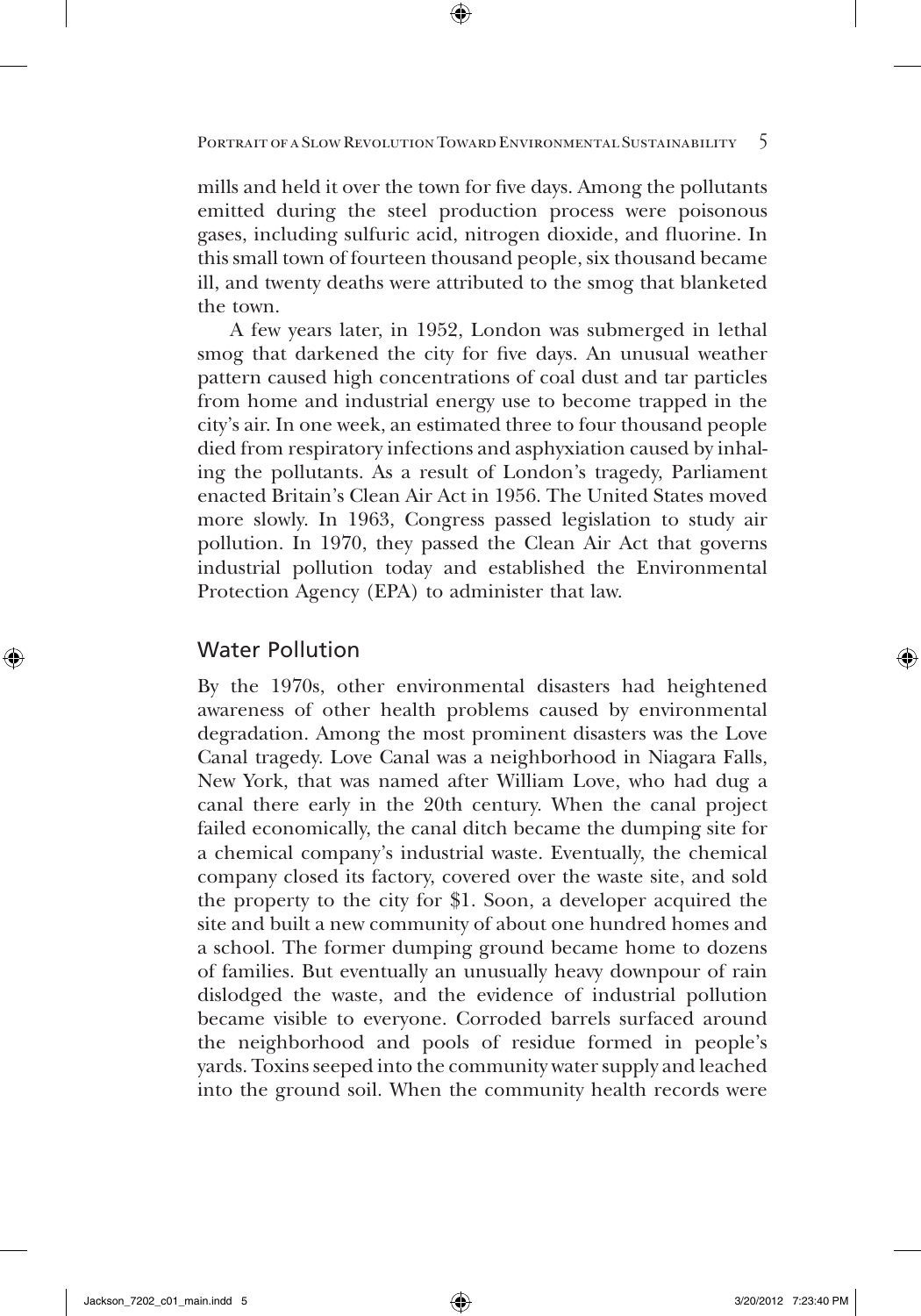examined, they revealed unusually high numbers of miscarriages and birth defects. Children who grew up and attended schools in the neighborhood suffered maladies such as chromosome damage, seizures, eye irritation, and skin rashes (National Research Council, 1991).

⊕

The Love Canal tragedy focused public attention on the health hazards of industrial pollution, which had been largely unregulated during a century of rapid industrialization. On April 22, 1970, the American public's growing concern became evident when an estimated twenty million people participated in the first Earth Day. The brainchild of U.S. Senator Gaylord Nelson of Wisconsin, Earth Day was designed as a teach-in and modeled after the anti-Vietnam War demonstrations that had been taking place around the country. The first Earth Day is sometimes given credit as being the event that spearheaded the modern environmental movement due in part to the fact that the U.S. Clean Water Act of 1970 was passed by Congress, which also established the Environmental Protection Agency that same year (Roach, 2010). Within two years, Congress also passed the Clean Water Act of 1972, which provides financial resources to assist in the construction of municipal waste treatment facilities and seeks to protect all of the nation's surface water from harmful pollutants.

Perhaps because pollution of our air and water is relatively evident and its consequences are difficult to ignore, the American public supported regulations such as the Clean Air Act of 1970 and the Clean Water Act of 1972—laws that are generally acknowledged to be examples of successful government interventions. They provide clear rules about what constitutes unacceptable industrial action, and they account for significant, measureable improvement in the quality of our air and water.

# **Nuclear Accidents**

Several nuclear plant disasters also have served to remind people of the need to be vigilant about environmental protection. Nuclear disasters, and fear of such disasters, have heightened public awareness of the potentially harmful consequences of modern industrial technologies.

↔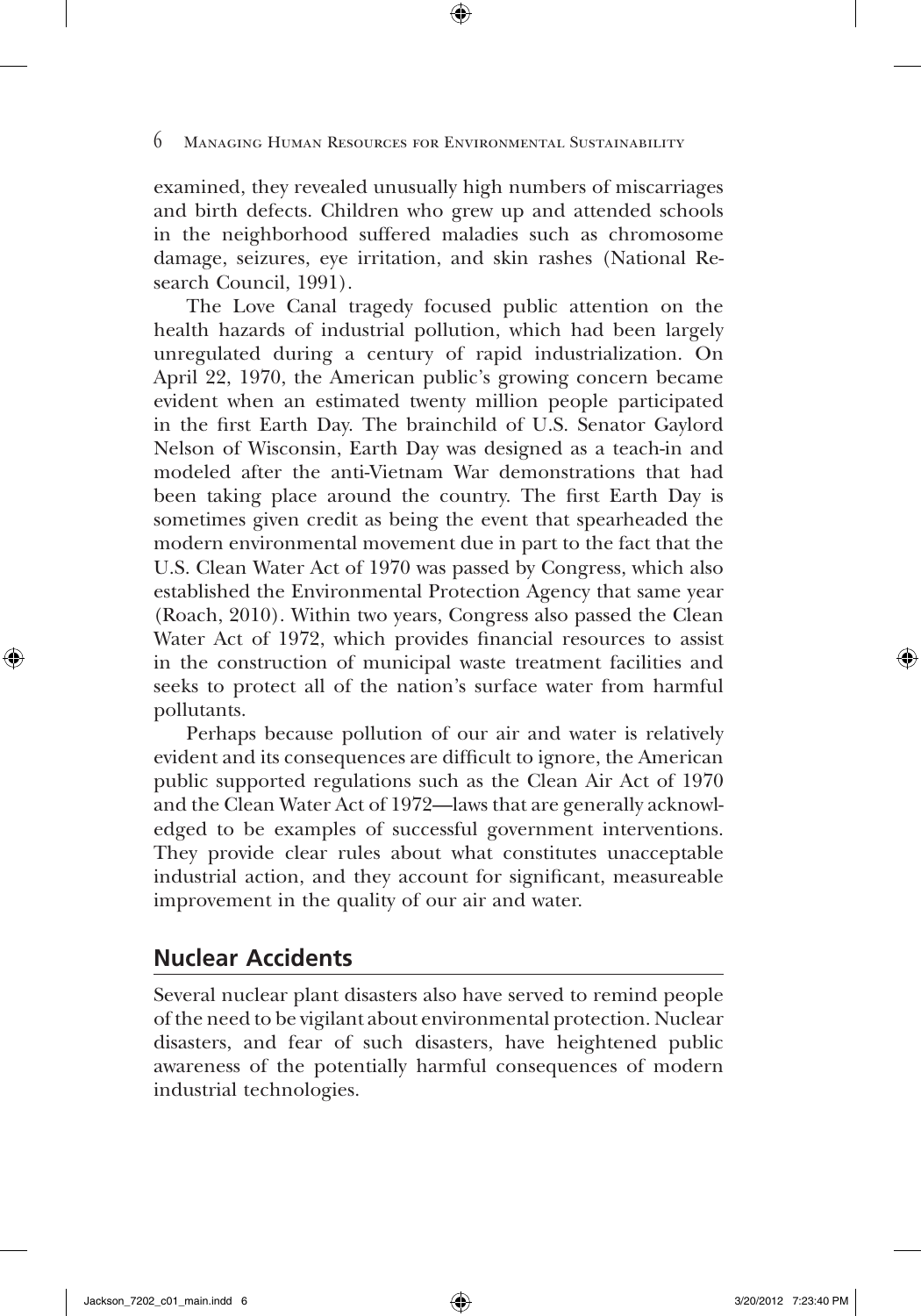The most serious nuclear incident in the United States to date occurred in 1979 at Three Mile Island, a nuclear power plant near Middletown, Pennsylvania. Since then, far more serious accidents have occurred in the Ukraine at the Chernobyl nuclear power plants and Japan at the Fukushima Daiichi power plant.

# Three Mile Island Incident

The incident at Three Mile Island in 1979 occurred as a consequence of multiple design problems, mechanical failures, and human errors. Their combined effect resulted in significant damage to one of the plant's nuclear reactor cores, causing small amounts of radioactivity to be released into the surrounding area. The Three Mile Island incident unfolded over a period of several days, during there was widespread fear and uncertainty. Two days after the problems began, Pennsylvania's governor ordered the evacuation of preschool children and pregnant women within a five-mile radius of the plant. People living within a ten-mile radius were advised to stay inside and shut their windows. The incident was resolved within a week, and most evacuees had returned to their homes at that time.

There were no deaths or serious injuries as a result of the incident at Three Mile Island. Plant workers and members of nearby communities remained safe, and subsequent studies indicated that their exposure to radiation was very small. Nevertheless, it was clear that changes were needed to ensure that nuclear power plants would operate safely in the future. The lessons learned led to major changes in emergency response planning, training, human factors engineering, and radiation safety protection, among other aspects of nuclear power plant operations, and the U.S. Nuclear Regulatory Commission, which is responsible for ensuring the public is protected from exposure to unsafe nuclear radiation, stepped up its oversight activities (U.S. Nuclear Regulatory Commission, 2002).

### Chernobyl Disaster

In 1986, an explosion and fire at the Chernobyl nuclear power plant released radioactive material into the atmosphere, resulting

⊕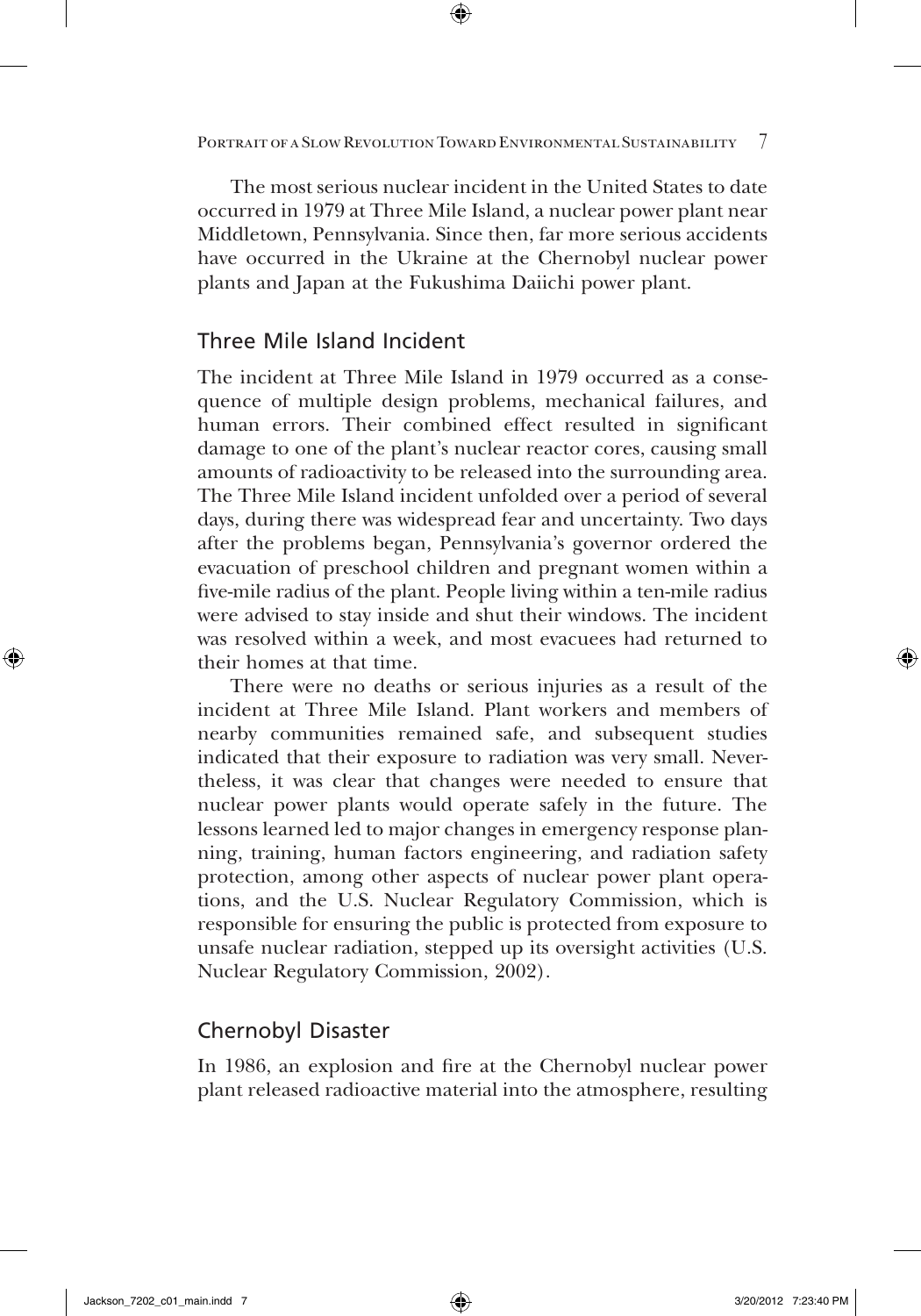⊕

in widespread contamination across the USSR and Europe. An estimated five million people lived in the contaminated area, and of those about 10 percent were eventually evacuated. During the accident, approximately one thousand workers were exposed to high levels of radiation, resulting in twenty-eight deaths from acute radiation poisoning and an unknown number of deaths and illnesses from exposure to lower doses of radiation during subsequent years. Plant and animal populations within thirty kilometers of the explosion—an area now referred to as the Exclusion Zone—suffered from increased deaths and decreased reproduction.

The long-term environmental effects of the Chernobyl explosion have been substantial. The urban areas near the reactor were heavily contaminated and rapidly evacuated. Food sources were contaminated with radioactive iodine for several months after the accident, exposing the population to a major source of cancer. Concern over contamination from longer-lived radioactive materials—which have been detected in Scandinavia's reindeer and remain concentrated in some lakes—will continue to be a source of concern throughout the region for several decades.

Even after twenty-five years, estimates of Chernobyl's health effects on humans vary greatly, with estimates of deaths due to radiation exposure ranging from four to nine hundred thousand (Chernobyl Forum, 2006; Taylor, 2011). At least six thousand people have developed thyroid cancer attributable to the accident. Among the surviving recovery workers, elevated incidents of leukemia and cataracts have been observed. High levels of nervous system diseases, cardiovascular disease, and gastrointestinal diseases have all been observed in those exposed to radiation released from Chernobyl (United Nations Scientific Committee on the Effects of Atomic Radiation, 2008).

### Fukushima Daiichi

As of this writing, the most recent nuclear accident had taken place in Japan caused by a tsunami that damaged six nuclear reactors at the Fukushima Daiichi site in 2011. For weeks, the world watched as Japan struggled to prevent the discharge of massive

↔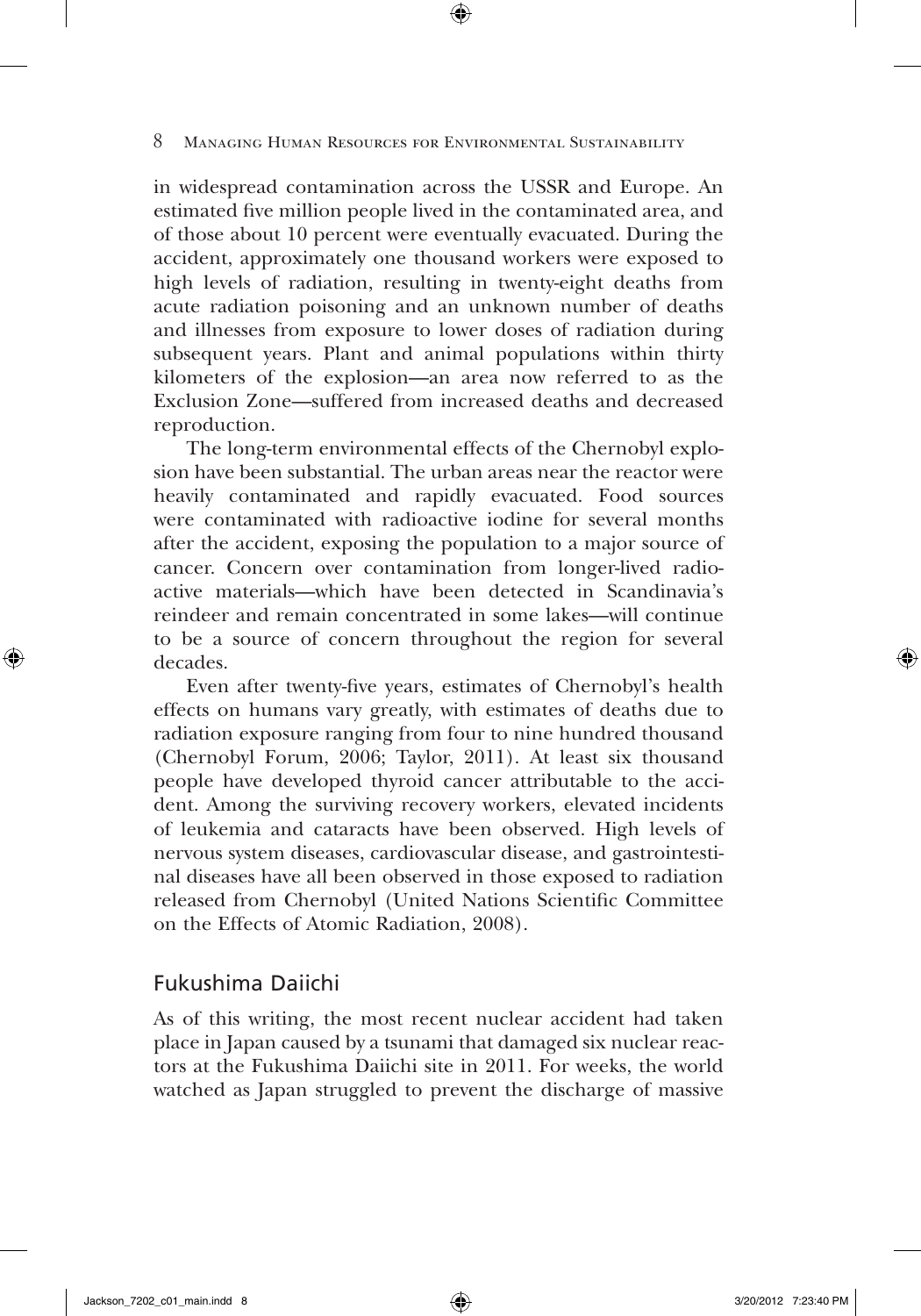amounts of radiation. Months later, reports that radiation contaminated beef was appearing in food markets reminded us that it will be many years before we understand the full extent of damage caused by the Fukushima nuclear disaster.

Currently, the United States gets 20 percent of its energy from 104 nuclear power plants. In many developing economies, reliance on nuclear power is expected to grow considerably in the future because it offers a clean alternative to fossil fuel. Meanwhile, many developed countries oppose nuclear power, and some are making plans to close existing reactors, deeming them too dangerous. As the Chernobyl and Fukushima disasters remind us, the potential benefits of nuclear power must be weighed against the considerable risks associated with such technology. Employers, employees, and customers are all affected by decisions concerning which sources of energy to rely on and how to manage the risks associated with each energy source.

# **Climate Change (a.k.a. Global Warming)**

Today, the environmental issue attracting the most attention is climate change, which is also referred to as "global warming." Climate is a general term that refers to temperatures, precipitation, and wind. Among the scientific community, there is widespread agreement that the earth's climate changed substantially during the past 150 years, and continues to do so at an accelerating rate. In particular, the earth's atmosphere is getting hotter as so-called greenhouse gases become more concentrated and trap heat that previously escaped Earth's gravitational pull. Greenhouse gases such as carbon dioxide (CO2), methane (CH4), and nitrous oxide (N2O) are associated with human activities such as the burning of fossil fuels, farming, and industrial production activities. Global warming, in turn, results in weather-related consequences such as more frequent and severe storms, droughts, and floods, as well as the rapid melting of glaciers and rising sea levels.

Given the nature of global climate change, success in addressing the problem will require that the world's largest producers of greenhouse gases take action to reduce their own output, that is, their carbon footprints. In response to the accumulating scientific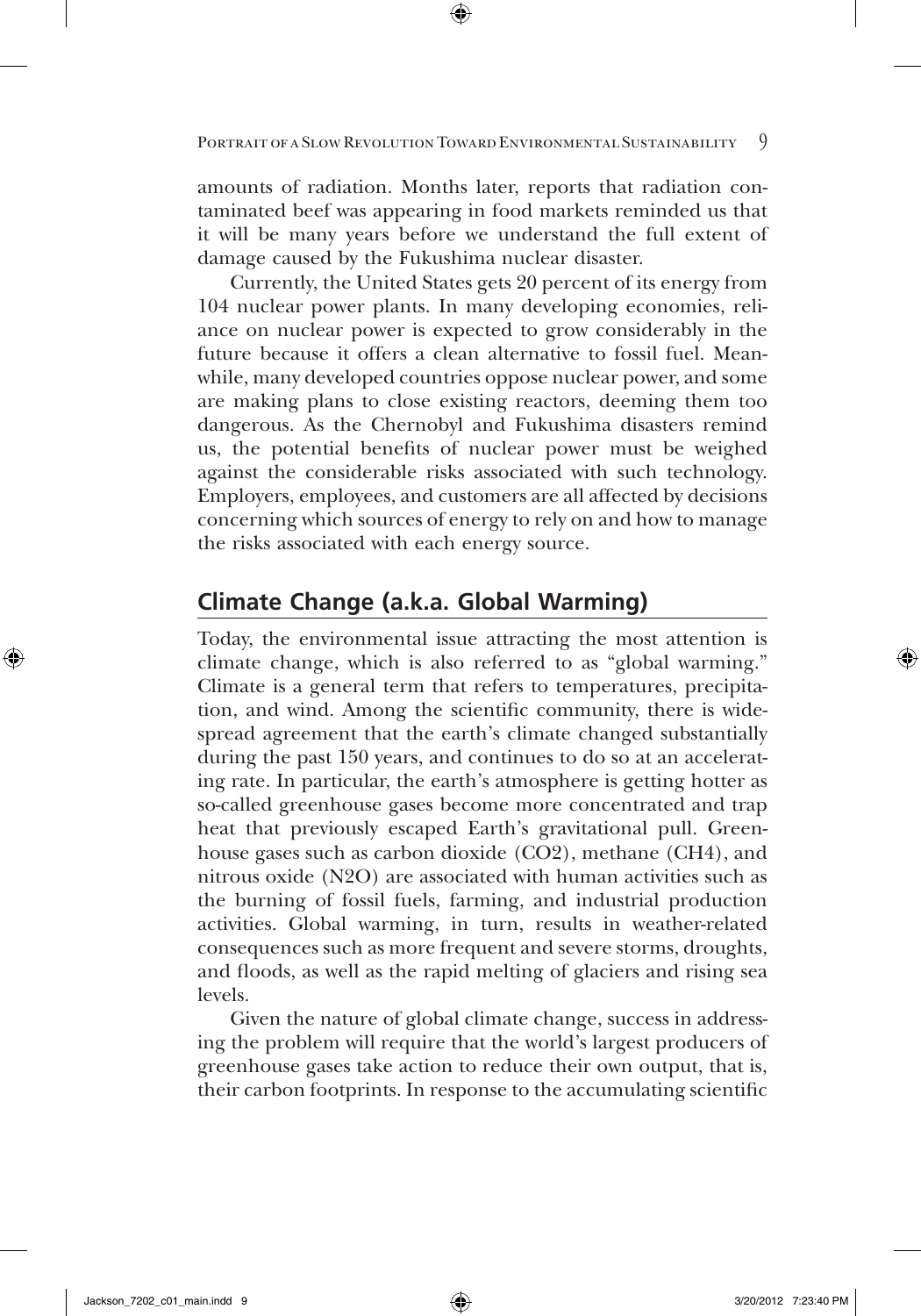⊕

evidence concerning climate change (see Huber & Gulledge, 2011), governments around the world have enacted policies intended to address climate change and curb the environmental damage from industrial activities that contribute to it. In the United States, policymakers have reached no consensus about the causes and likely consequences of climate change, and there have been no significant government interventions aimed at addressing this issue. Nevertheless, the globalization of business activities means that most large organizations have operations outside the United States that subject them to tightening environmental regulations.

## United Nations

Many international efforts to address environmental concerns are rooted in the United Nations' Environment Programme (UNEP), which was established in 1992 following recommendations that arose during that year's Conference on the Human Environment held in Rio de Janeiro. Perhaps the most familiar UNEP-sponsored activity is sponsorship of the United Nations Conferences on Environment and Development. Now commonly referred to as the "Earth Summits," the goal of these international meetings has been to persuade governments to recognize and exercise their responsibility for preserving and enhancing the human environment.

### Kyoto Protocol

↔

The most significant Earth Summit to date took place in 1997, when the so-called Kyoto Protocol was adopted. As of 2011, 193 countries had ratified the Kyoto Protocol, thereby committing to reducing several greenhouse gases that contribute to global warming and climate change against targets set for 2012, when the Kyoto Protocol was scheduled to expire.

Notably, the United States was not a signatory of the Kyoto Protocol. However, several state governments acted independently of the U.S. Congress to begin addressing with the causes of climate change at the local level. For example, the Regional Greenhouse Gas Initiative (RGGI) is a collaborative effort of nine Northeast and Mid-Atlantic American states. RIGGI is the first regional, market-based "cap-and-trade"–style agreement adopted to reduce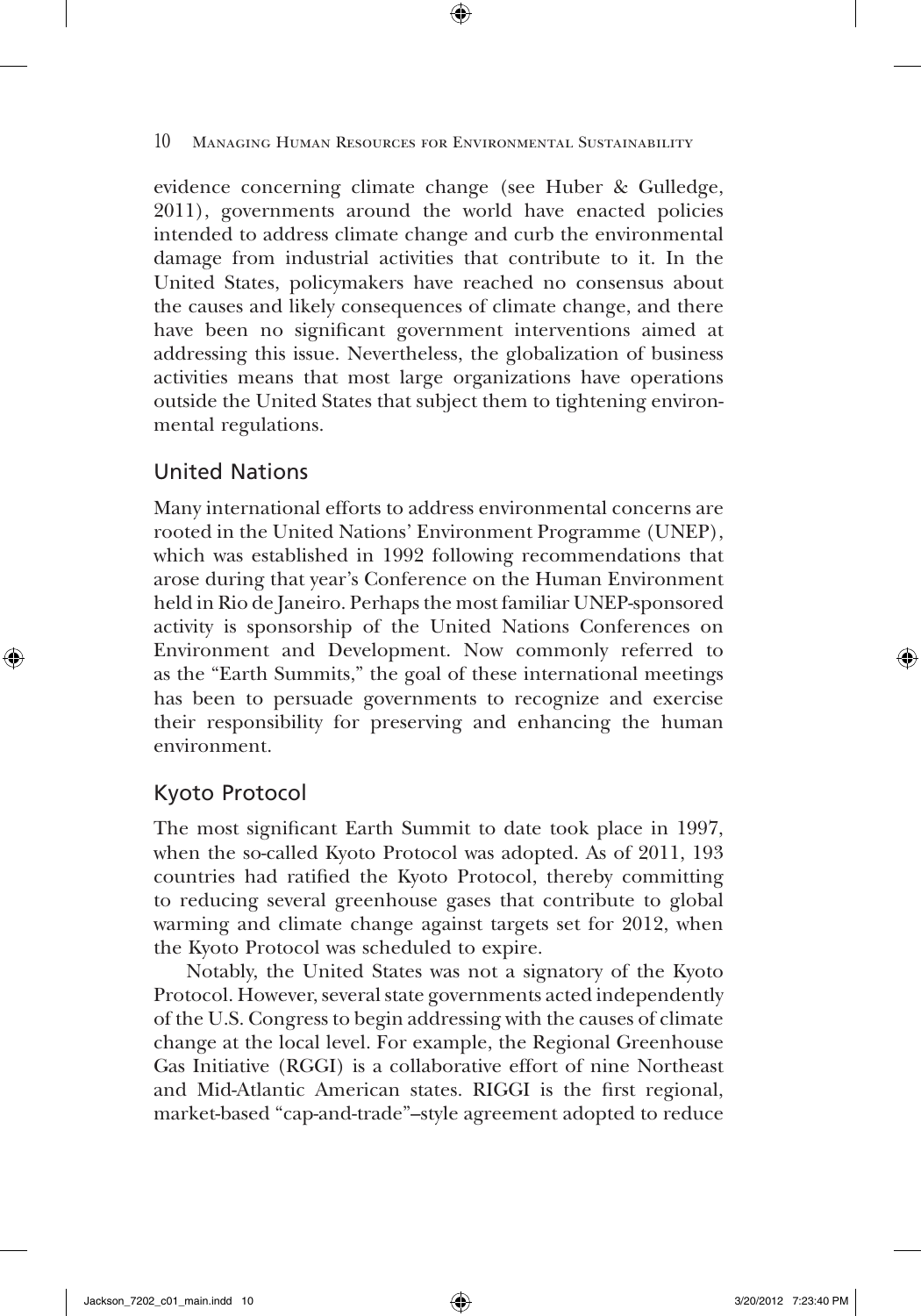the greenhouse gases that contribute to climate change. The participating states capped their CO2 emissions and pledged to achieve a 10 percent reduction in CO2 emissions from the power sector by 2018. The program is designed to increase energy efficiency and speed the transition away from fossil fuels toward greater reliance on renewable, clean energy.

Several large U.S. corporations also have voluntarily taken steps to improve their environmental performance. Stricter international regulations are one reason American corporations many with global operations—take such "voluntary" actions. Increasingly, investors also are pressuring companies to improve their environmental performance as part of a broader desire to encourage businesses to balance their drive for profitability with a concern for social responsibility and sustainable development. These external pressures for companies to become environmentally sustainable are described next.

# **Business Accountability for Environmental Impact**

Companies that seek to establish themselves as environmentally sustainable can do so by documenting their environmental management processes and providing environmental performance data. Wall Street analysts, management consulting companies, and business media are all becoming involved in the rating and ranking of companies based on their environmental performance. Thus, it appears that a consensus is beginning to form around the need to protect the natural environment from the harmful effects of some industrial activities. Recent surveys of executives worldwide show that environmental issues such as climate change, energy efficiency, biodiversity, and pollution are recognized as important business issues that can present both threats and opportunities (see McKinsey & Company, 2010, 2011).

Assessing the environmental impact of industrial activities is not easy. The natural environment is a complex biological system comprised of many interconnected elements and dynamic forces, in which small changes can have surprising large consequences. The release of seemingly small quantities of chemical pollutants into the air has resulted in global climate change. The release of seemingly small quantities of chemical pollutants into rivers and streams changed the acidity levels of the oceans. Small increases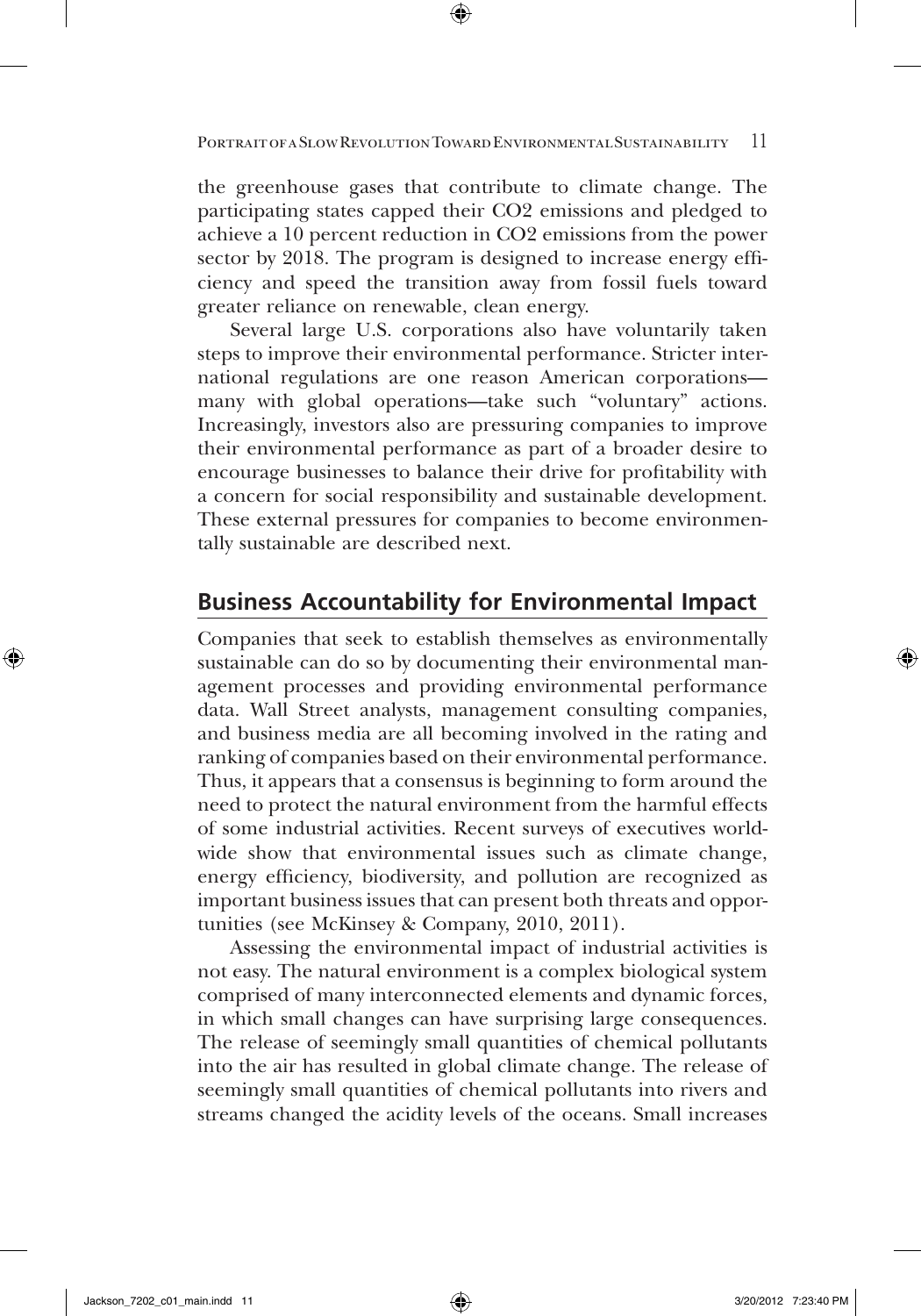⊕

in the average temperature during a growing season can have significant effects on agricultural productivity and food supplies. Small increases in the acidity of seawater can results in the collapse of fish populations, which are a major source of protein for human populations around the world. On the positive side, the global ecosystem also has a regenerative capacity, so small corrective actions taken at the right time may result in significant and improvement in the health of the entire system.

During the past decade, several standardized methods for reporting such data have become widely accepted. These include the ISO 14000 series of certifications, EMAS certification, the Global Reporting Initiative (GRI) Index, and the SAM Corporate Sustainability Index.

### ISO 14001

↔

Following the 1992 Earth Summit in Rio, the International Organization for Standardization (ISO) created a study group to determine how the environmental standards that were discussed at the meeting could be assessed. Subsequently, they developed the 14000 series of certifications for environmental management, anchored by ISO 14001. The certification criteria provide guidelines for developing and implementing environmental management systems, for securing third-party auditors to review and verify a company's environmental management practices, setting performance targets, monitoring the Environmental Management System, and addressing life cycle issues. As is true of all ISO certifications, companies seek ISO 14000 certifications voluntarily. However, as environmental concerns have grown, an increasing number of companies have begun to require ISO 14000 certification for their suppliers. Two major advantages of ISO 14000 certifications are that they make it possible to meaningfully compare companies on a set of fixed standards and that they require third-party verification.

### Eco-Management and Audit Scheme (EMAS)

In 1995, the European Commission established the Eco-Management and Audit Scheme as a way to help companies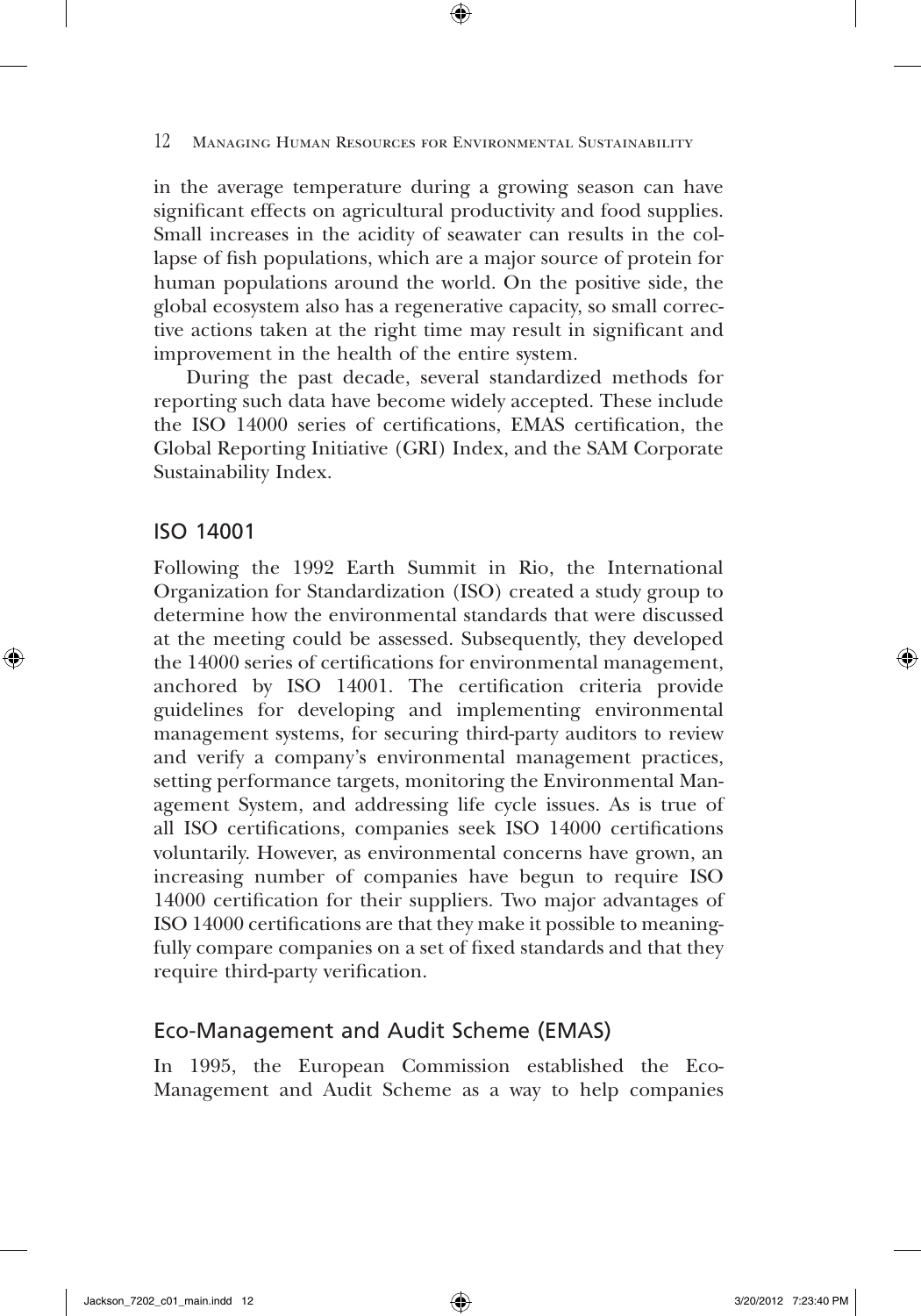voluntarily manage their environmental performance. To achieve EMAS certification, a company must establish that it has developed a written policy stating its commitment to the environment, has conduct an environmental impact reviews and conducts regular environmental audits, has specified programmatic actions that are to be taken, has put a management system in place to implement the environment program, produces a report summarizing its environmental performance, and uses a third party to verify that its report is accurate. In 2011, approximately eight thousand companies throughout Europe were EMAS certified.

# Global Reporting Initiative (GRI) Index

The Global Reporting Initiative is a non-profit, network-based organization headquartered in Amsterdam and dedicated to the "mainstreaming of disclosure on environmental, social, and governance performance" (Global Reporting Initiative, 2011). The criteria used for the GRI Index were developed in a collaborative effort that involved a variety of stakeholders. Participants included representatives from business and government, labor groups, and academic institutions' professional associations. Among other things, the data requested include descriptions of how a company manages environmental issues and its objective performance on a variety of metrics.

Participation in the GRI reporting process is voluntary; nevertheless, during the past decade, the proportion of large firms participating has increased steadily. Today, almost all Global 500 firms and most S&P 500 firms assess their environmental performance using portions of the GRI Index, and many companies disclose this information to the public on their company websites. Currently, the consulting firm PricewaterhouseCoopers uses the GRI Index to produce a suite of reports that compare companies in various regions and sectors (PricewaterhouseCoopers, 2009, 2010, 2011).

# SAM Corporate Sustainability Index

The SAM Corporate Sustainability Index is similar to the GRI Index in content, but it is a product of the Sustainable Asset

⊕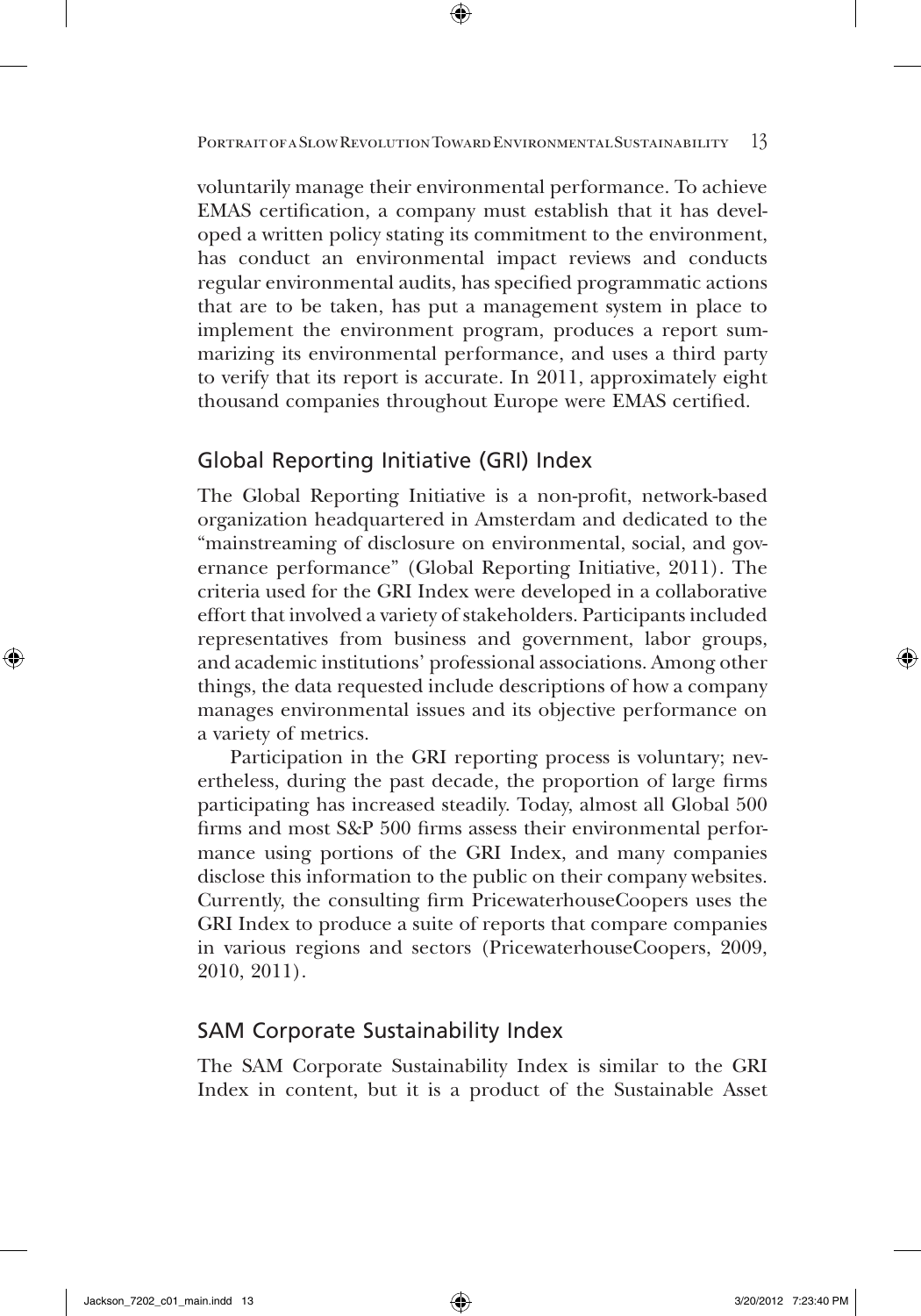⊕

Management (SAM) group, which is an independent company that provides investment advice to private and institutional clients. Each year, the world's 2,500 largest companies are invited to provide data for use as input into the SAM Corporate Sustainability Index. SAM analyzes the results and uses them in a variety of ways. Participating companies can use SAM reports as a source of benchmarking data to judge how well the company is doing compared to competitors. Investors can use the results to evaluate whether a company meets their expectations for corporate responsibility. The extensive set of Dow Jones Sustainability Indexes, which identify environmentally responsible companies in a variety of regions and industry sectors, uses the SAM reports as one of its primary criteria.

### FTSE4GOOD Index

↔

The FTSE4Good Index is another similar effort. Firms provide data to FTSE using a standard framework, and those data are used to produce a series of FTSE4Good reports and indexes for investors who want to invest selectively in companies on the London Stock Exchange that have been screened for acceptable environmental performance.

Apparently, many top executives and their boards of directors consider environmental issues to be too important to ignore. Indeed, many of them realize there are significant business opportunities associated with the changing attitudes of investors, consumers, and other stakeholders. Rather than simply comply with environmental regulations as necessary, organizations are taking steps to ensure that their efforts to improve the financial bottom line are environmentally responsible. And a few organizations realize that financially attractive new business opportunities await those companies that choose to be leaders as the world moves toward environmental sustainability.

# **Sustainable Development and Corporate Social Responsibility**

With the exception of the ISO 14000 standards, each of the sustainability indicators just described includes environmental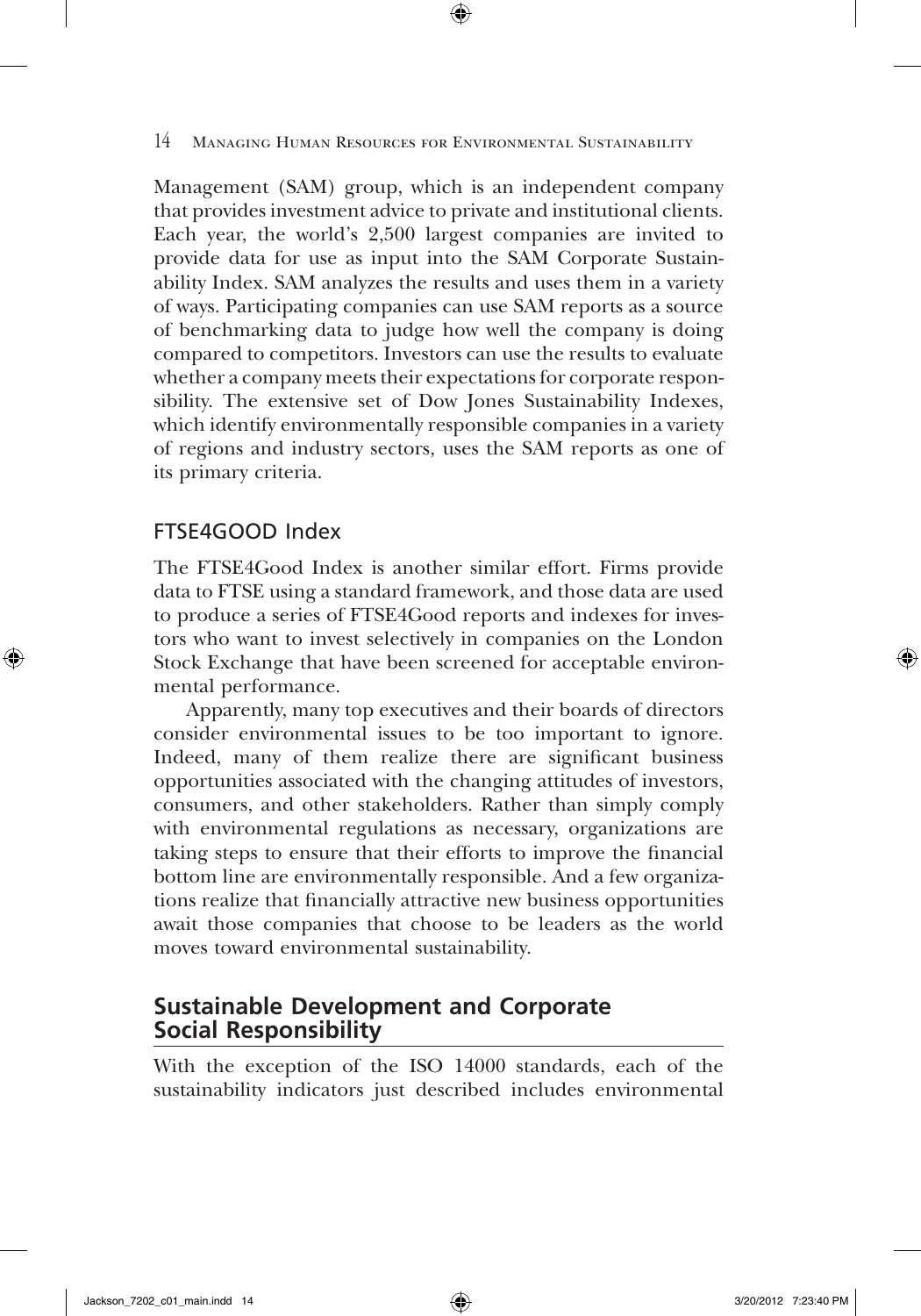sustainability as one element in a broader framework for assessing sustainability and/or corporate social responsibility (CSR). All of these frameworks are grounded in a philosophical view of corporations as entities that are accountable not only to investors but also to other stakeholders, including employees and the broader community. This perspective is sometimes referred to as the "triple bottom line" or "people, planet, and profits."

The expectation that corporations should operate with a view toward the consequences of their actions for future generations that is, being "sustainable"—is another layer of complexity. Corporate critics have bemoaned the short-term, financial focus of company executives for many decades, but it was not until 1987 that an alternative approach was clearly articulated and given a memorable label—namely, "sustainable development." In 1987, a committee of the United Nations produced a report titled, "Our Common Future," in which they defined sustainable development as follows (see Chapter 2, available at www.un-documents.net/ ocf-02.htm):

"Sustainable development is development that meets the needs of the present without compromising the ability of future generations to meet their own needs. It contains within it two key concepts:

- \* the concept of 'needs', in particular the essential needs of the world's poor, to which overriding priority should be given; and
- \* the idea of limitations imposed by the state of technology and social organization on the environment's ability to meet present and future needs.

". . . In essence, sustainable development is a process of change in which the exploitation of resources, the direction of investments, the orientation of technological development; and institutional change are all in harmony and enhance both current and future potential to meet human needs and aspirations." (Brundtland, 1987)

The UN report that defined sustainable development is often referred to as the "Brundtland Report," after Gro Harlem Brundtland, who was the committee's chairwoman. This committee's

⊕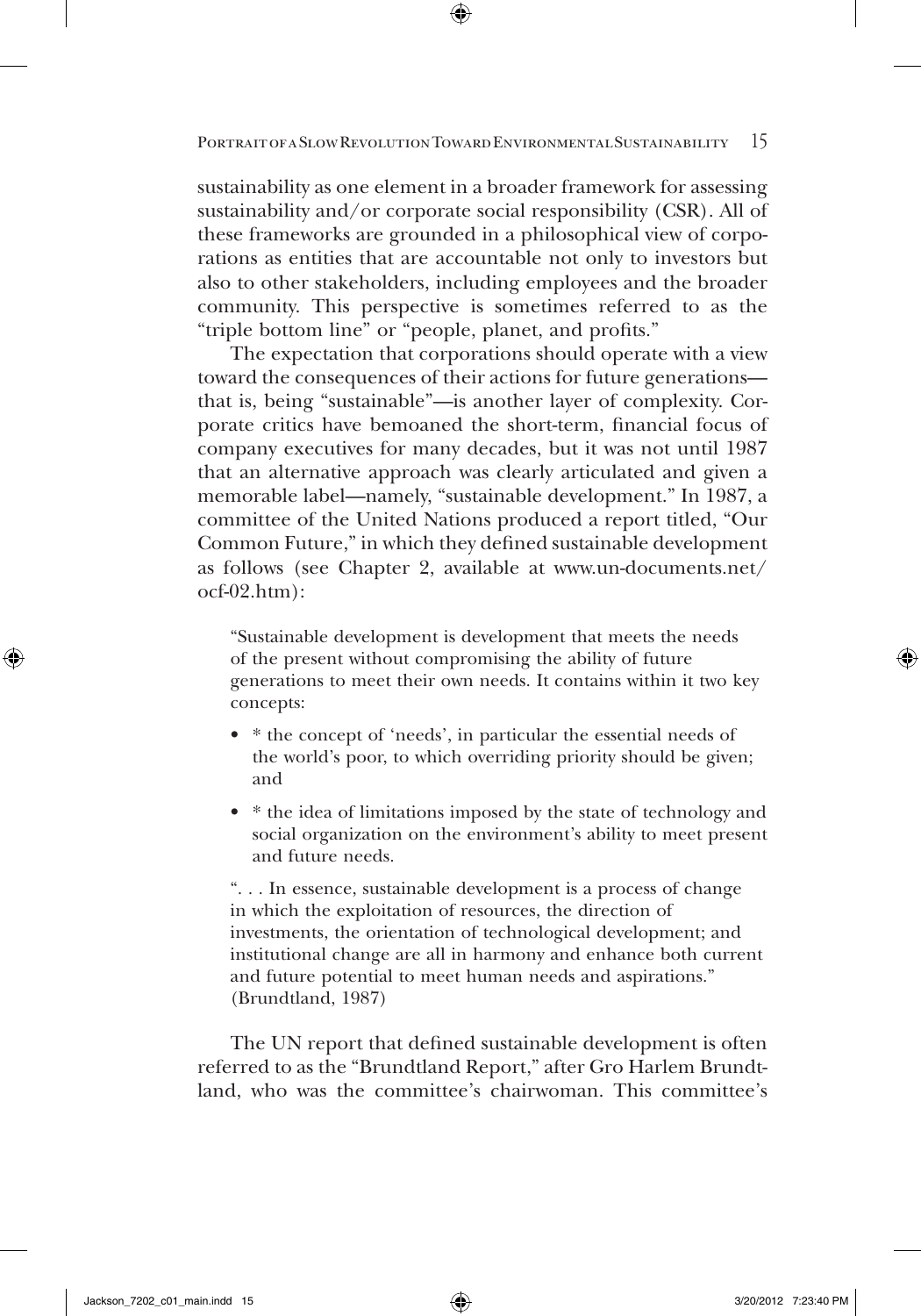⊕

report provided an extensive set of principles for achieving sustainable development, and these principles serve as the foundation for many approaches to measuring sustainability. The principle of most relevance to the topic of this volume is the principle of Merging Environment and Economics in Decision Making. This principle asserts that sustainable development and economic development and growth must be addressed together in an integrated manner; they cannot be dealt with separately. Further, the committee argued, economic growth and environmental protection could be pursued in concert; they were not necessarily in opposition. Thus, for example, increasing efficiency in the use of energy and raw materials serves both to reduce costs and to preserve ecological resources.

While the focus of this volume is on environmental sustainability, readers will discover that many of the companies we highlight pursue environmental objectives in the context of sustainability broadly defined. Indeed, the growing popularity of initiatives to address the broader concerns about sustainable development and corporate social responsibility may be partly responsible for the recent greening of human resource management scholarship and practice.

# **The Role of Human Resource Management in Achieving Environmental Sustainability**

The authors of the chapters in this volume discuss and illustrate the many human resource management implications associated with this growing recognition that environmental sustainability should be included among a firm's several longer-term business objectives. They provide examples of how firms in a variety of industries and several different countries are addressing environmental threats and the business opportunities they sometimes create. Depending on an organization's specific objectives, a variety of human resource management practices may be relevant, including adding "green" jobs and adding "green" duties to existing jobs, recruitment and selection, training and development, performance management, compensation, employee communications, monitoring employee attitudes, and so on (see SHRM, 2011). After reading this volume, you will have a better

↔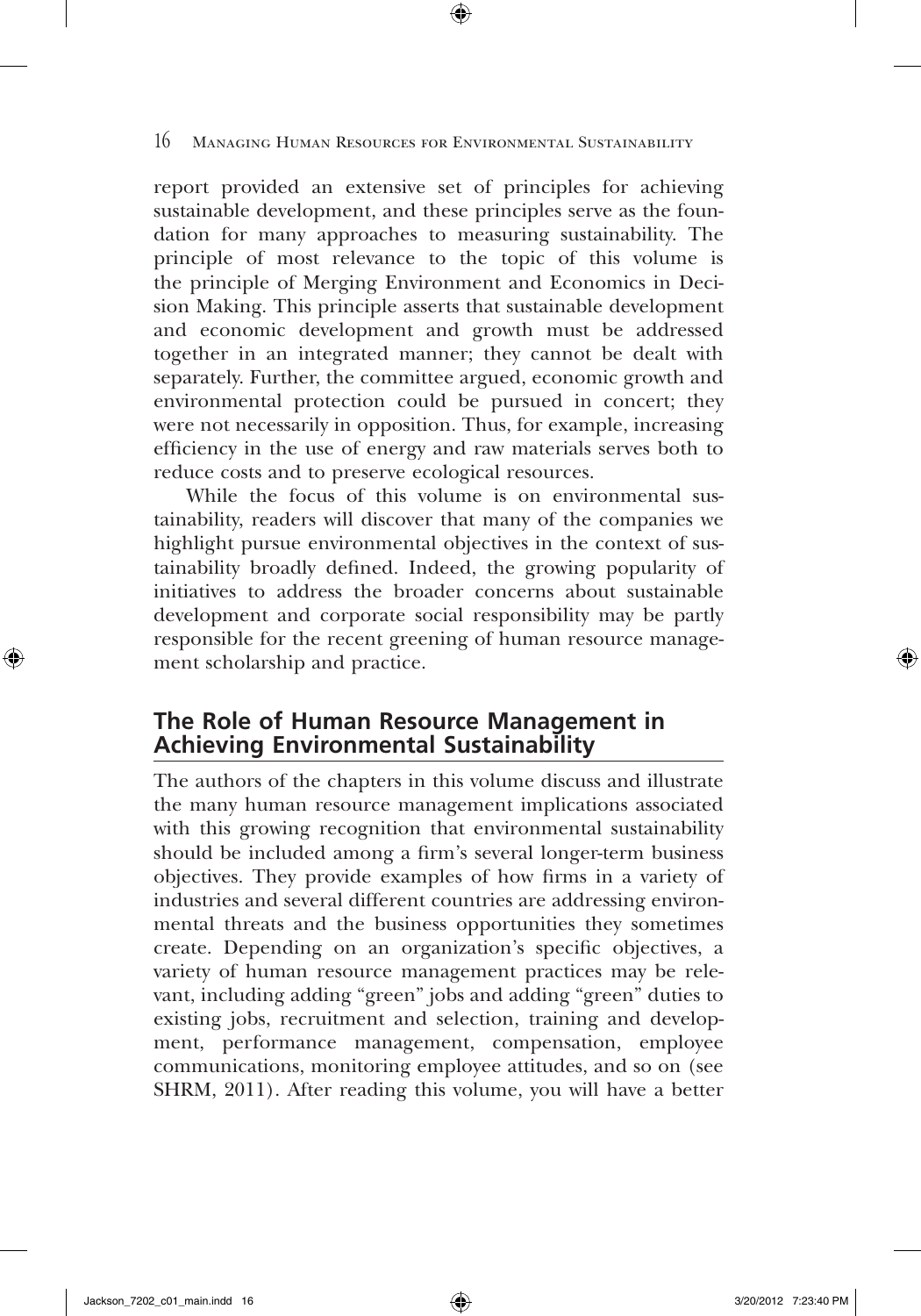understanding of the reasoning that has led some firms to take a proactive stance in addressing environmental issues. Briefly, the volume proceeds as follows:

Chapters in Part One describe the larger context that creates the imperative for organizations to invest in activities to achieve environmental sustainability, providing a foundation for human resource (HR) and organization development (OD) professionals who are expected to assist in achieving their organizations' environmental goals. Topics covered include some of the key historical events that stimulated government regulation as well as the current business trends stimulating business to begin measuring and improving their environmental performance.

Part Two seeks to inform readers of the most recent empirical research relevant to understanding environmentally friendly behavior in work settings. Here readers will learn about several measurement tools that are available for use in assessing environmental behaviors and related attitudes, and they also will find reviews of the small but growing body of evidence concerning practices that can influence employees' environmental attitudes and behaviors.

Part Three describes some of the challenges and successes experienced by HR and OD professionals in organizations that are actively pursuing environmental sustainability. Case studies of companies such as Procter & Gamble, 3M, Daimler, Sherwin-Williams, McDonald's UK, and many others offer valuable insights about managing environmental initiatives at various stages of maturity.

Part Four concludes the volume by describing several implications for practicing HR and OD professionals as well as scholars who are interested in pursuing new research on the important topic of managing human resources for environmental sustainability. These chapters will be of interest to readers who might be wondering about the potential personal and professional implications of environmental sustainability in the workplace.

# **Conclusion**

During the past two centuries, an Industrial Revolution profoundly changed the patterns of resource extraction, use, and

⊕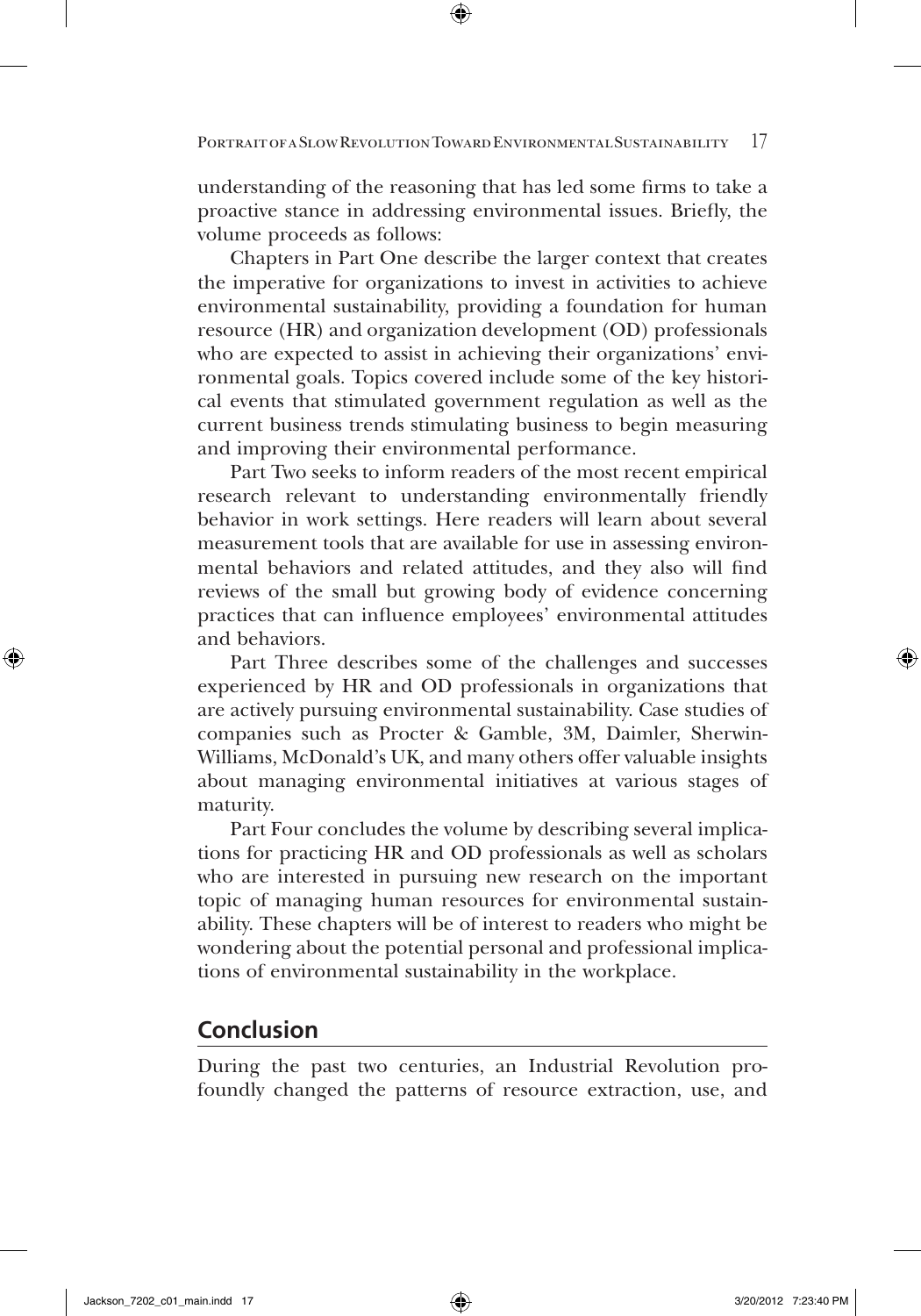⊕

waste by humans. At the same time, the human population has grown at exponential rates. The interdependency between the health of the planet and the health and prosperity of our human population has slowly become evident, so now the calls for attending to this fragile relationship are growing louder. Even as governments and individual members of society disagree about the urgency of environmental issues, many companies have concluded that they must take actions to satisfy customers, investors, and employees who expect businesses to embrace their environmental responsibilities for the common good of people and the planet. Regardless of the reasons behind an organization's environmental initiatives—whether to satisfy customers, comply with regulations, reduce costs, and/or promote corporate social responsibility—professionals and scholars in the fields of human resource management and organization development are being handed duties related to the design, implementation, monitoring ,and evaluation of workforce interventions to support those environmental initiatives.

In preparing this volume, the editors sought to create a resource for HR and OD professionals and scholars seeking to deepen their own knowledge about the slow but transformative environmental revolution and motivate them to learn from the pioneering efforts underway at leading-edge organizations. Through greater awareness and more widespread sharing of knowledge within the profession, the contribution of our field to the success of this slow revolution is sure to be enhanced.

# **References**

↔

- Brundtland, G. (1987). *Our common future: The World Commission on Environment and Development*. Oxford: Oxford University Press. Retrieved from www.un-documents.net/wced-ocf.htm.
- Dudley, N., Higgins-Zogib, L., & Mansourian, S. (2005). *Beyond belief: Linking faiths and protected areas to support biodiversity conservation*. Washington, DC: World Wide Fund for Nature.
- Chernobyl Forum. (2006). *Chernobyl's legacy: Health, environmental, and socio-economic impacts and recommendations to the governments of Belarus, the Russian Federation and Ukraine* (2nd rev ed.). Vienna, Austria: International Atomic Energy Agency.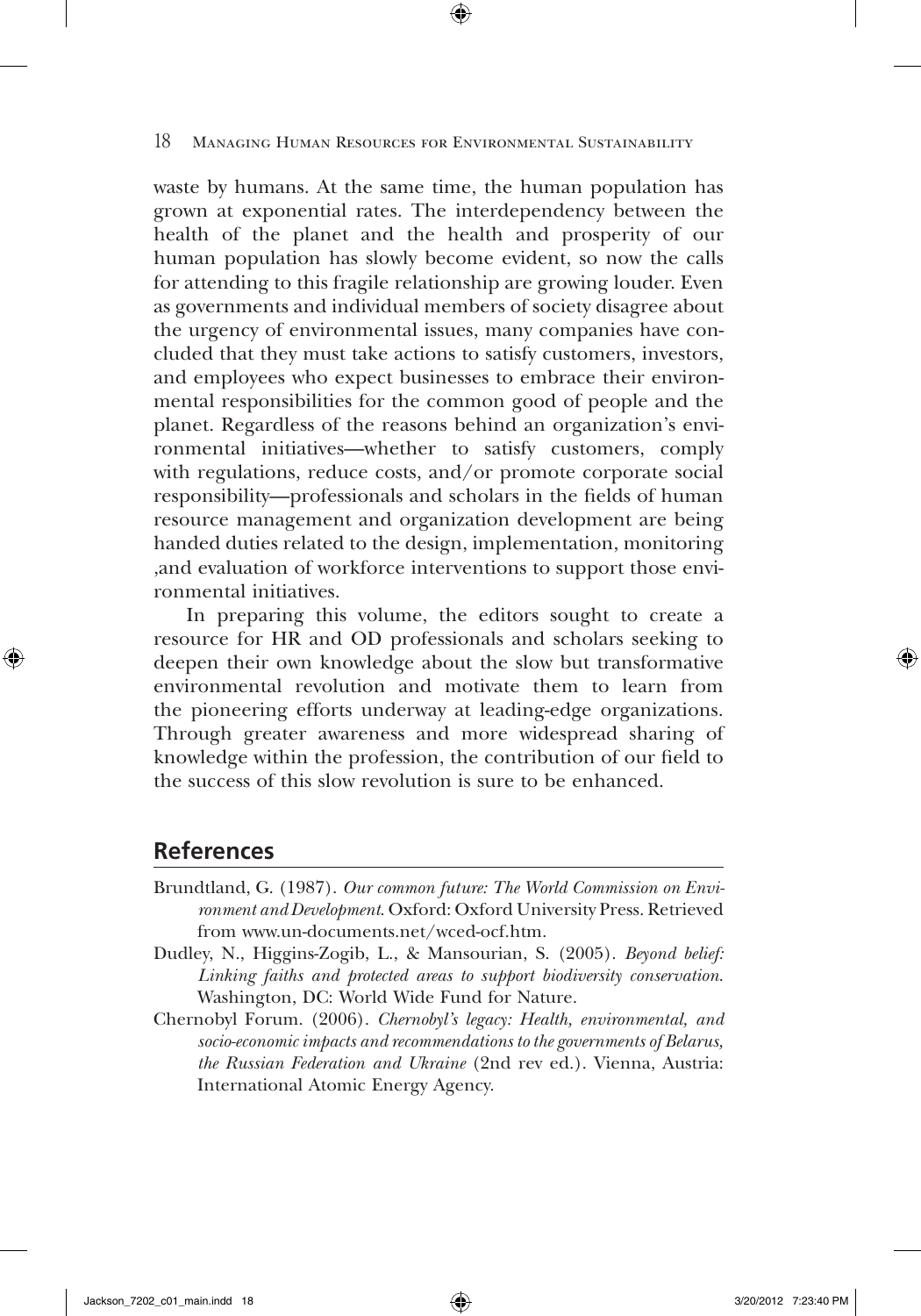- Global Reporting Initiative. (2011). About GRI: Funding. Quoted from www.globalreporting.org/AboutGRI/Funding/
- Huber, D. G., & Gulledge, J. (2011). *Extreme weather and climate change: Understanding the link, managing the risk*. Arlington, VA: Pew Center on Global Climate Change.
- Malthus, T. R. (1798). *An essay on the principle of population (Oxford World's Classics)*. Oxford, UK: Oxford University Press.
- McKinsey & Company. (2008, February). A McKinsey global survey. *McKinsey Quarterly*, www.mckinseyquarterly.com.
- McKinsey & Company. (2010, April). The next environmental issue for business: McKinsey Global Survey results. *McKinsey Quarterly*, www.mckinseyquarterly.com.
- McKinsey & Company. (2011, October). The business of sustainability: McKinsey Global Survey results. *McKinsey Quarterly*, .mckinseyquarterly.com.
- National Research Council. (1991). *Environmental epidemiology, Vol. 1: Public health and hazardous wastes*. Washington, DC: National Academy Press.
- PricewaterhouseCoopers. (2009). *Carbon Disclosure Project 2009: Global 500 report.* Accessed at www.pwc.com/gx/en/carbon-disclosure -project/pdf/CDP-2009-Global-500.pdf.
- PricewaterhouseCoopers. (2010). *Carbon Disclosure Project 2010: S&P 500 report.* Accessed at www.pwc.com/en\_US/us/corporate -sustainability-climate-change/assets/carbon-disclosure-project -2010.pdf.
- PricewaterhouseCoopers. (2011). *CDP Global 500 report 2011: Accelerating low carbon growth.* www.cdproject.net/CDPResults/CDP-G500-2011 -Report.pdf.
- Roach, J. (2010). Earth day facts: When it is, how it began, what to do. *National Geographic News*, April 6. Accessed at http://news .nationalgeographic.com/news/2009/04/090421-earth-day-facts/
- SHRM. (2011). *Advancing sustainability: HR's role. A research report by the Society for Human Resource Management, BSR, and Aurosoorya.* Accessed at www.shrm.org/Research/SurveyFindings/Articles/ Pages/AdvancingSustainabilityHR%E2%80%99sRole.aspx.
- Taylor, A. (2011). The Chernobyl disaster: 25 years ago. *The Atlantic*, March 23, 2011.
- Thoreau, H. D. (1854). *Walden, Or Life in the Woods*. Boston, MA: Tichnor and Fields.
- United Nations Scientific Committee on the Effects of Atomic Radiation. (2008). *Sources and effects of ionizing radiation: Volume II*. New York: United Nations.

⊕

1 2